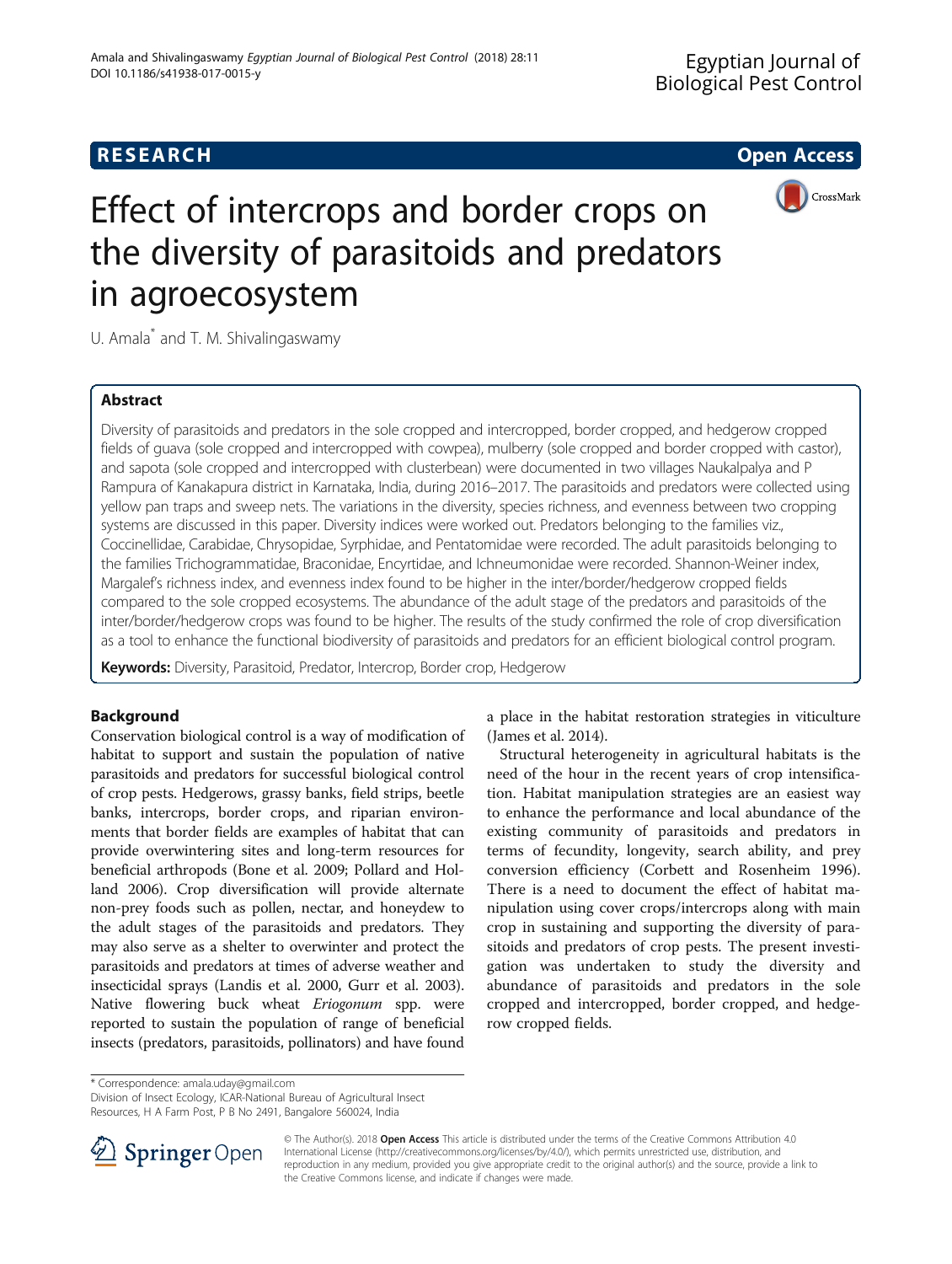#### Materials and methods

#### Site of study

The survey was conducted during 2016–2017 on bimonthly basis in guava, sapota, and mulberry fields of Kanakapura district of Karnataka, India. In the Kanakapura district, two villages namely Naukalpalya and P Rampura were selected for the survey. In each village, one-acre field was sampled for both monocropped and intercropped fields.

#### Collection of parasitoids and predators

Predators and parasitoids were collected using sweep nets, yellow pan traps, and handpicking in the fields of Kanakapura district. The parasitoids and predators were collected from both the monocultured crops (guava, Psidium guajava L., mulberry, Morus alba L., and sapota, Manilkara zapota L.) and from the fields where they were border cropped or intercropped with crop and non-crop flowering plants. Guava and sapota orchards were found to be intercropped with cowpea and cluster bean, respectively. Hedgerows of hemp and castor were observed around the orchards. Mulberry garden was border cropped with castor around the field. Five sweeps using the sweep nets were performed randomly in the survey area to collect aerial bigger sized flying adult stages of parasitoids and predators. Fifteen yellow pan traps at a distance of 5 m from each other containing alkaline soap solution were installed in the morning (8.30 h) and collected in the evening hours (16.30 h) to document smaller sized parasitoids and predators. The adult stage of the insects that showed signs of parasitization were handpicked and brought to the laboratory. The parasitized insects were observed for emergence of parasitoids. Parasitoids and predators collected during each bimonthly observation from different villages were sorted out into different orders and families. The identity of the parasitoids and predators was confirmed by the taxonomists at ICAR-National Bureau of Agricultural Insect Resources (NBAIR) Bengaluru, India.

#### Data analysis

Total number of parasitoids and predators collected under each family was recorded. The biodiversity indices were calculated using the PAST Software. Shannon-Weiner diversity index (Shannon and Wiener, [1949](#page-3-0)) took into account the number of individuals as well as number of taxa indicated by  $H = - \text{sum}((n_i/n) \ln (n_i/n))$ where  $n_i$  is the number of individuals of taxon "i". Evenness index was calculated using the Pielou's ([1966](#page-3-0)) formula  $e^{H}/S$  where H indicates the Shannon-Weiner index and S indicates the number of taxa. Margalef's richness index was calculated using the formula,  $(S - 1)/\ln(n)$ , where S represents the number of taxa and  $n$  indicates the number of individuals.

#### Results and discussion

Nineteen different species of parasitoids and predators were recorded in the intercropped, border cropped, and hedgerow cropped systems (Table [1](#page-2-0)). The predators recorded in the study included the families Anthocoridae (Cardiastethus sp., Geocoris sp., and Orius sp.), Carabidae (Carabus sp.), Coccinellidae (Brumus suturalis F., Coccinella transversalis Fab, C. septempunctata Linn, Pharascymnus horni Weise, Scymnus coccivora Aiyar), Chrysopidae (Chrysoperla zastrowi sillemi Esben-Petersen, Hemerobia sp., Mallada boniensis Okamoto), Pentatomidae (Eocanthecona furcellata Wolff), and Syrphidae (Ischiodon scutellaris Fab.). The parasitoids recorded in the study included Braconidae (Bracon sp.), Encyrtidae (Anagyrus dactylopii Howard and Coccidoxenoides sp.), Ichnuemonidae (Xanthopimpla sp.), and Trichogrammatidae (Trichogramma japonicum Ashmead). Guava trees were found to be infested with mealybug, Maconellicoccus hirsutus Green and Ferrisia virgata Ckll. The damage and sooty mold growth of cottony cushion scale, Icerya purchasi Maskell, and soft scale, Coccus viridis (Green), was observed on sapota trees. In mulberry, leaf rolling symptom caused by Diaphania pulverulentalis Hampson and tukra disease symptom caused by M. hirsutus was observed. The parasitoids and predators documented were the generalist predators and hostspecific parasitoids of the soft-bodied insects infesting guava, sapota, and mulberry.

In guava orchard intercropped with cowpea, the highest number of parasitoids and predators was recorded compared to that in the sole cropped. Mealybug-specific parasitoids viz., A. dactylopii and Coccidoxenoides sp. were recorded in the guava orchard intercropped with cowpea Anagyrus dactylopii and Coccidoxenoides perminutus as efficient native parasitoids of grapevine mealybug, M. hirsutus, were reported by Amala et al. [\(2013](#page-3-0)). Similarly, sapota intercropped with clusterbean was recorded with the highest number of parasitoids and predators compared to that with the sole cropped. Mulberry crop bordered with castor recorded the highest incidence of parasitoids and predators, particularly the native parasitoids of the lepidopteran insects infesting mulberry. Natural parasitization of mulberry leaf roller belonging to the family Pyralidae by Xanthopimpla sp. and Bracon hebetor was reported by Mittal et al. ([2011\)](#page-3-0).

The diversity indices of the parasitoids and predators in the sole cropped and inter/border/hedgerow cropped systems were presented in Table [2](#page-2-0). The data clearly showed relatively higher diversity of parasitoids and predators in the intercropped/border cropped and hedgerow cropped fields compared to the monocropped fields. Shannon's index indicates both abundance and evenness of the species occurring in a community. In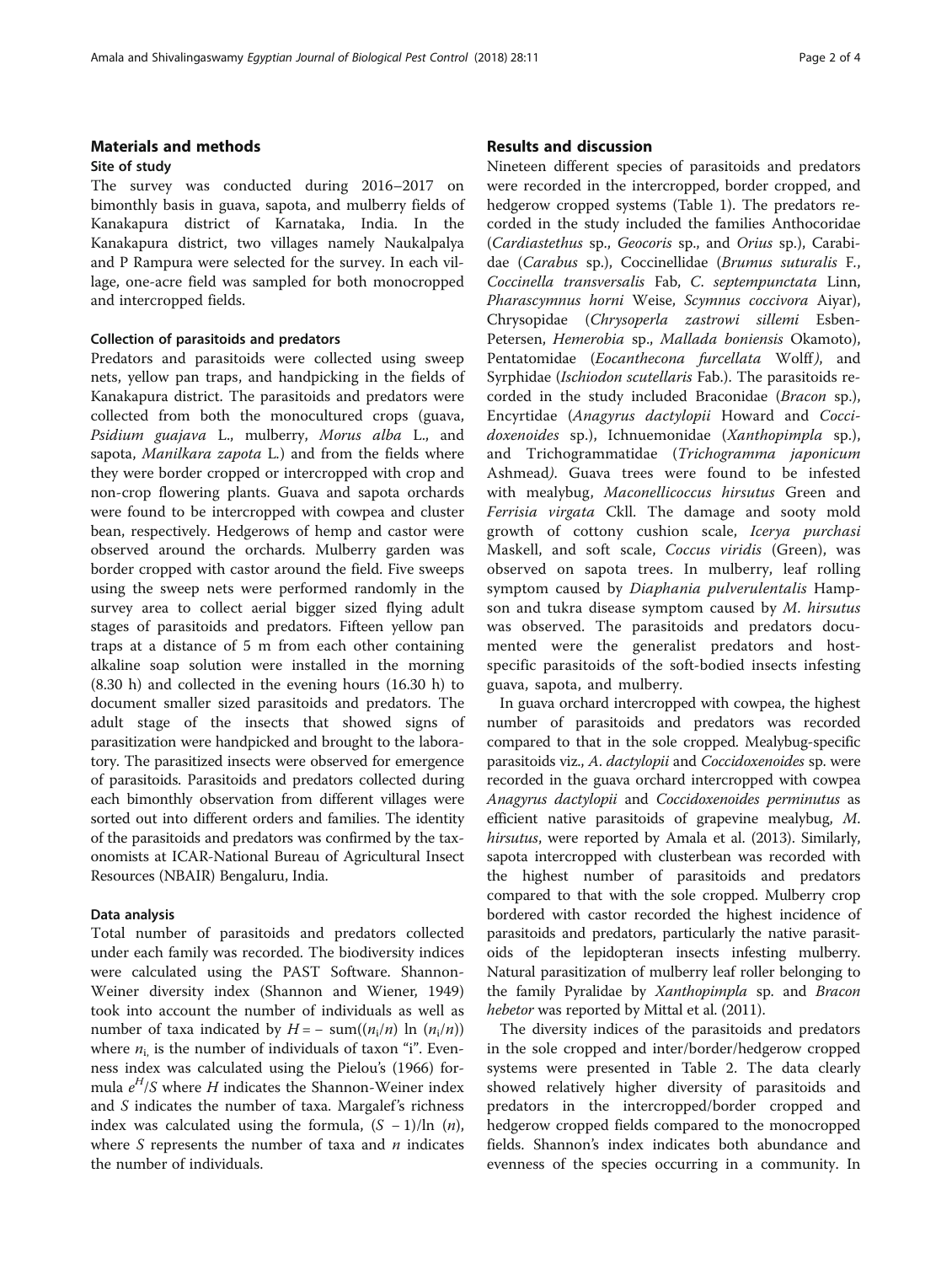| Crop                             | Family            | Scientific name                             | Number of parasitoids/predators per<br>plant/tree at bimonthly intervals $(n = 6)$ |
|----------------------------------|-------------------|---------------------------------------------|------------------------------------------------------------------------------------|
| Guava (sole crop)                | Chrysopidae       | Chrysoperla zastrowi sillemi Esben-Petersen | 0.81                                                                               |
|                                  | Coccinellidae     | Coccinella septempunctata Fab.              | 0.35                                                                               |
| Guava + cowpea (intercrop)       | Chrysopidae       | C. z. sillemi                               | 6.50                                                                               |
|                                  |                   | Mallada boniensis Okamoto                   | 3.00                                                                               |
|                                  | Coccinellidae     | Brumus suturalis F.                         | 0.95                                                                               |
|                                  |                   | Coccinella transversalis Fab.               | 2.10                                                                               |
|                                  | Encyrtidae        | Anagyrus dactylopii Howard                  | 2.30                                                                               |
|                                  |                   | Coccidoxenoides sp.                         | 1.20                                                                               |
| Sapota (sole crop)               | Chrysopidae       | C. z. sillemi                               | 2.13                                                                               |
| Sapota + clusterbean (intercrop) | Anthocoridae      | Cardiastethus sp.                           | 0.76                                                                               |
|                                  |                   | Orius sp.                                   | 1.00                                                                               |
|                                  | Coccinellidae     | C. septempunctata Linn.                     | 4.10                                                                               |
|                                  |                   | Pharascymnus horni Weise                    | 1.20                                                                               |
|                                  |                   | Scymnus coccivora Aiyar                     | 2.70                                                                               |
|                                  | Chrysopidae       | C. z. sillemi Esben-Petersen                | 1.31                                                                               |
|                                  | Carabidae         | Carabus sp.                                 | 1.02                                                                               |
|                                  | Syrphidae         | Ischiodon scutellaris Fab.                  | 2.17                                                                               |
| Mulberry (sole crop)             | Ichneumonidae     | Xanthopimpla sp.                            | 1.23                                                                               |
| Mulberry + castor (border crop)  | Braconidae        | Bracon sp.                                  | 3.12                                                                               |
|                                  | Geocoridae        | Focanthecona furcellata Wolff               | 4.21                                                                               |
|                                  | Hemerobidae       | Geocoris sp.                                | 1.62                                                                               |
|                                  | Pentatomidae      | Hemerobia sp.                               | 0.31                                                                               |
|                                  | Trichogrammatidae | Trichogramma japonicum Ashmead              | 1.75                                                                               |

<span id="page-2-0"></span>Table 1 Parasitoids and predators recorded in sole and diversified ecosystems at Kanakapura district in Karnataka, India, during 2016–2017

the present study, the index was found to be more than 2.0 in the intercropped/border cropped fields compared to sole cropped ecosystems. In our study, intercropped with leguminous cowpea, cluster bean, and groundnut supported higher population of Chrysopid predators. Venzon et al. ([2006](#page-3-0)) reported that the pollen of the leguminous cover crops pigeon pea (Cajanus cajan L.) and hemp (Crotalaria juncea L.) are suitable for the reproductive success of the green lacewing, Chrysoperla externa. Ensuring the reproductive success of parasitoids and predators with a direct positive effect on the

numerical response of predators is a vital factor for a successful conservation biological control of crop pests.

Intercrops and border crops during flowering provide ample nectar, pollen, and shelter for the resident parasitoids and predators. They also protect them by providing shelter to the native parasitoids and predators during insecticidal sprays in the main crop. This provides an added advantage of favorable microclimate for the population build up of parasitoids and predators. Alignier et al. [\(2014](#page-3-0)) reported that hedgerows of non-crop plants supported diverse population of parasitoids and predators with higher

Table 2 Diversity indices of parasitoids and predators in sole cropped and intercropped, border cropped, and hedgerow cropped fields at Kanakapura district in Karnataka, India, during 2016–2017

| Crop     | Cropping system                   | Shannon-Weiner diversity index | Margalef richness index | Evenness index |
|----------|-----------------------------------|--------------------------------|-------------------------|----------------|
| Guava*   | Sole crop                         | 73ء                            | 1.92                    | 0.19           |
|          | Guava + cowpea (intercrop)        | 3.09                           | 2.40                    | 0.89           |
| Mulberry | Sole crop                         | 1.02                           | 1.86                    | 0.42           |
|          | Mulberry $+$ castor (border crop) | 2.83                           | 2.23                    | 0.95           |
| Sapota*  | Sole crop                         | 1.75                           | 1.91                    | 0.89           |
|          | Sapota + clusterbean (intercrop)  | 2.19                           | 2.42                    | 0.94           |

\*Hedgerow cropping of castor and hemp was observed